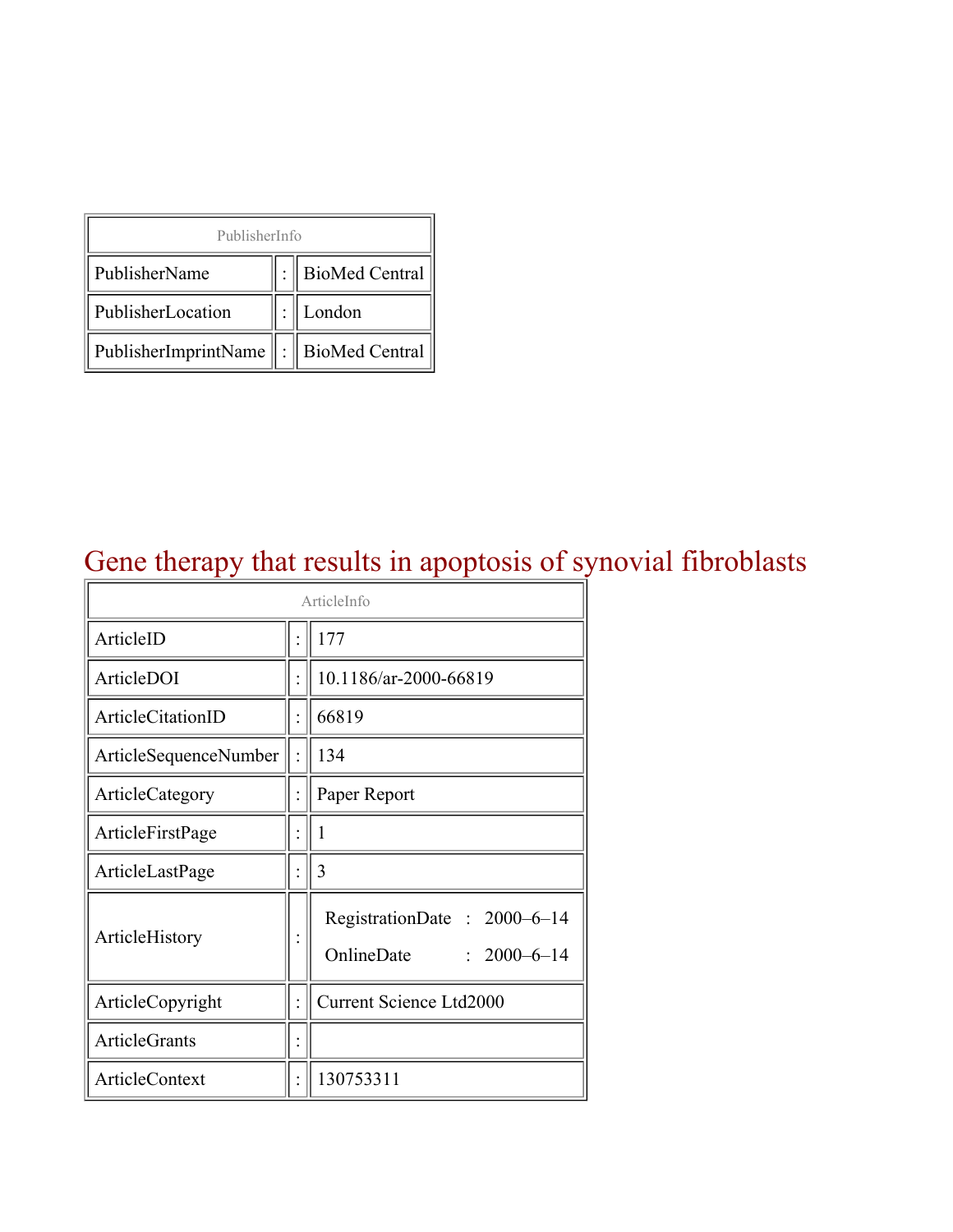Aff1 Queen Mary & Westfield College, London

#### <span id="page-1-0"></span>Keywords

Arthritis, gene Therapy, NF-?B, XIAP

## Context

A prominent feature of the rheumatoid synovium is the dysregulated hyperplasia of SFs due to a postulated imbalance between growth and apoptosis signals. Stimulation of SFs from RA patients with TNF-a results in enzyme secretion, which may contribute to articular destruction. Induction of apoptosis of this fibroblast population may represent a potential therapeutic approach in RA. Stimulation of cells by TNF-a can generate two signals: one initiates apoptosis, whereas the second leads to activation of NF-?B (which in turn produces inhibitors of apoptosis [IAPs] and promotes the production of proinflammatory factors). To induce an apoptotic response in RASFs to TNF-a through adenoviral expression of a truncated stable form of I?Ba and expression of an antisense fragment to XIAP.

# Significant findings

AdCMVI?B-DN expressed a truncated form of I?Ba by western blot, that efficiently inhibited TNF-a induced NF-?B nuclear translocation in RASFs. RASFs were resistant to TNFa-mediated apoptosis; however, this resistance was lost upon transduction with AdCMVI?B-DN, associated with caspase 3 activation. In the *in vivo*SCID mouse model of RASF hyperplasia, extensive apoptosis was only observed in joints that received AdCMVI?B-DN in combination with systemic TNF-a. The degree of bone erosion was similar for all treatment groups. XIAP was shown to be induced in RASFs by TNF-a in a dose-dependent manner through an NF-?B dependent mechanism, since it could be blocked by infection of cells with AdCMVI?B-DN. The contribution of XIAP to the resistance of RASFs to TNF-a apoptosis was determined by infecting RASFs with AdCMVXIAP-AS or the control GFP construct and then exposing the cells to TNF-a (10 ng/ml) for 12 h. RASFs infected with AdCMVXIAP-AS displayed up to 80% apoptosis after TNF-a treatment compared to control cells.

## **Comments**